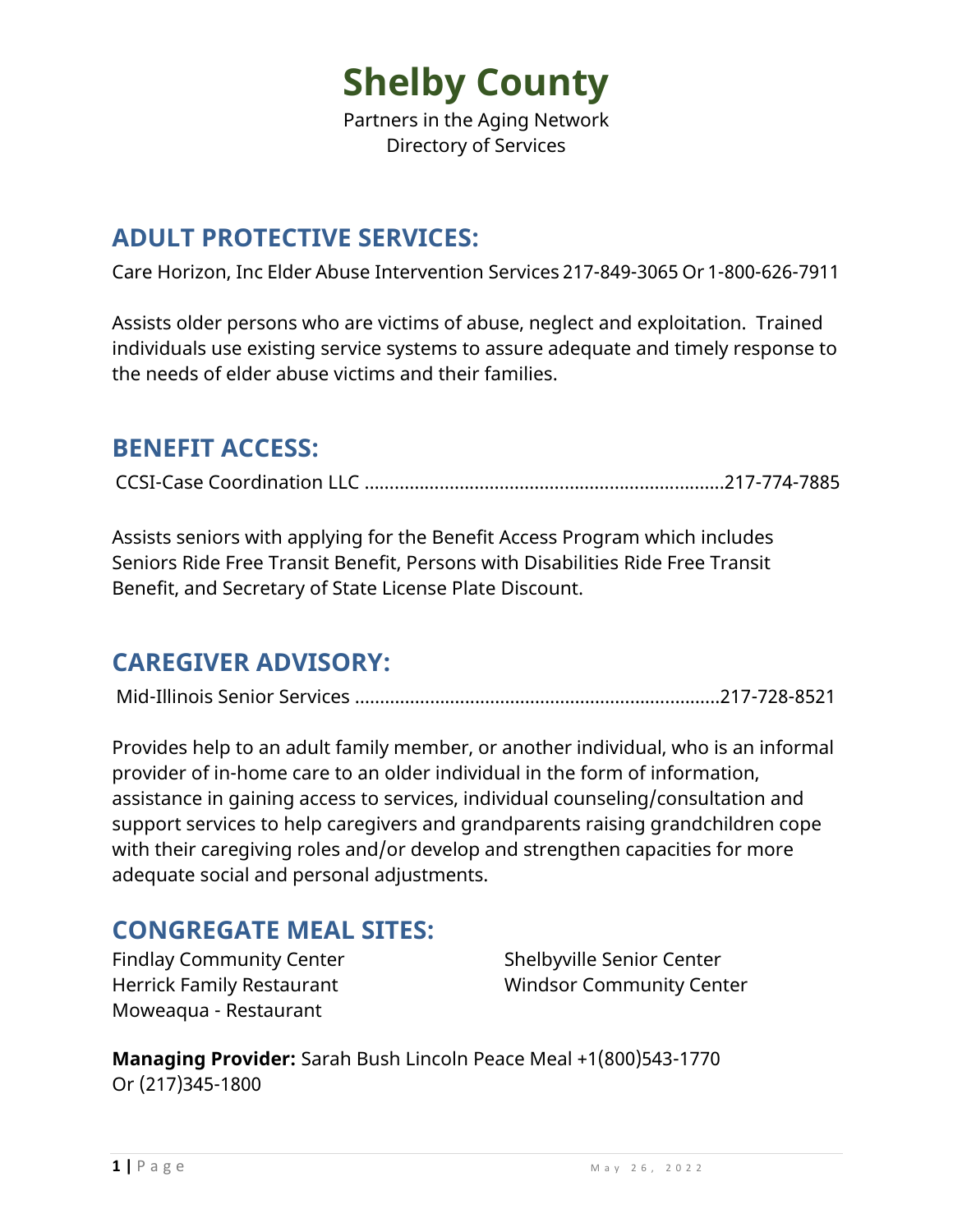## **Shelby County**

Partners in the Aging Network Directory of Services

Nutritious meals served at familiar locations, such as senior centers, to promote health and reduce isolation.

### **COMPREHENSIVE CARE COORDINATION (CCU):**

CCSI-Case Coordination LLC ……………..……....……………………….…….….…...217-774-7885

If you are in need of services, a Case Manager will come to your home and talk with you and your family about your needs and what services are available to meet those needs. An older person in need of services would first meet with a case manager to discuss what kinds of activities he or she can do on their own, as well as those that would require help. The case manager can then identify services that could help the client continue living in their own home. For instance, an individual may need home-delivered meals or transportation to doctor appointments, help with medications, household chores or bathing. The case manager can help arrange these services in a "package" so that the older person can continue to live independently. The case manager is key to developing a plan of care and linking with other agencies that actually provide the care. Designed to help the older person stay in their home as long as possible.

#### **DISABILITY SERVICES:**

\*Not an ECIAAA Funded Service

SAIL Center for Independent Living………………………….….…………………….217-876-8888

Provides assistance to persons with disabilities. Centers for Independent Living are community-based, non-residential non-profit organizations by and for persons with disabilities, that help people with disabilities achieve maximum independence in work, school, housing and every other part of life.

### **HOME DELIVERED MEALS:**

Peace Meal ……………………………………………………………..217-345-1800 Or 800-543-1770

Nutritious meals provided to older persons who are home-bound because of illness, physical or mental impairment or otherwise isolated.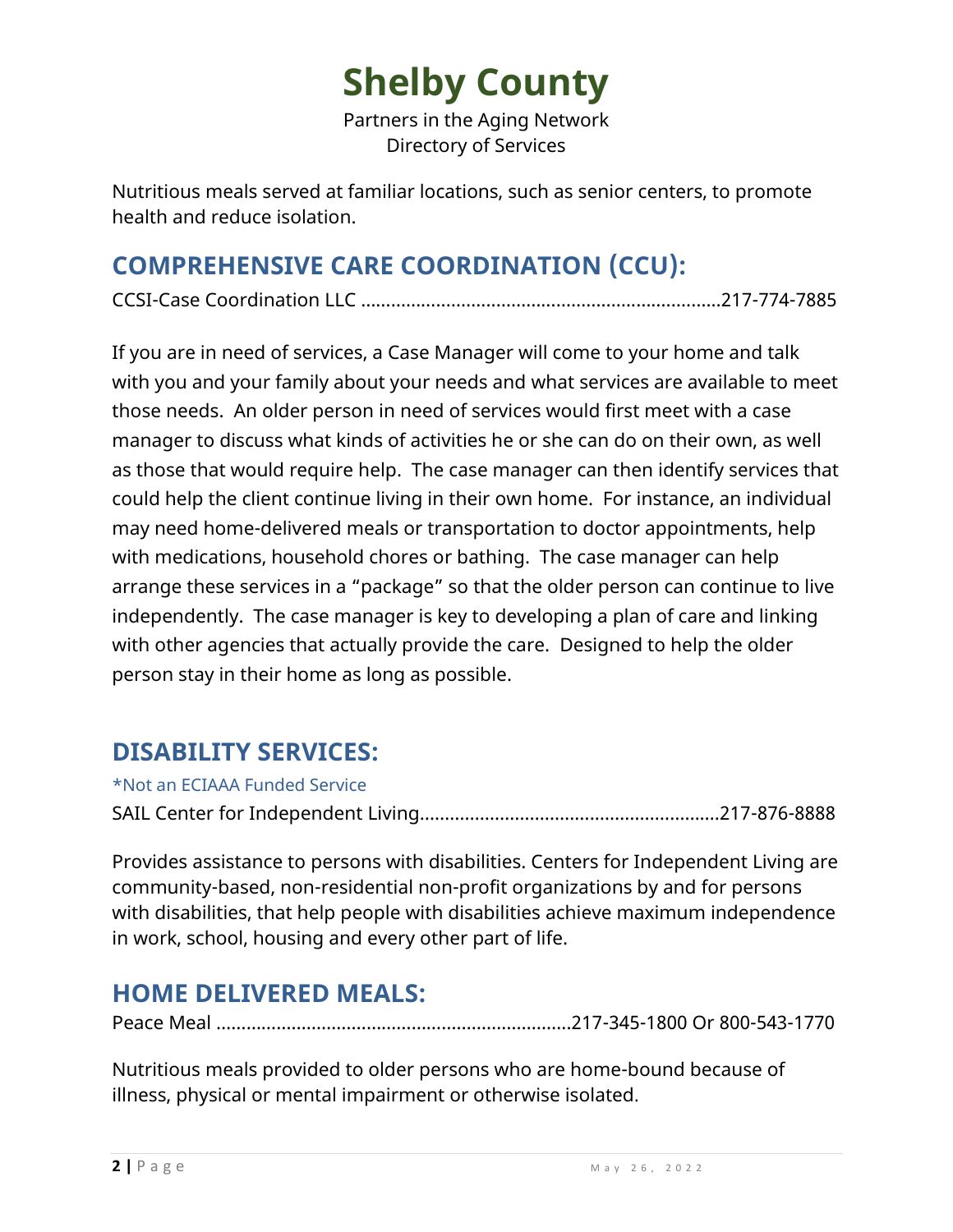### **Shelby County**

Partners in the Aging Network Directory of Services

#### **LEGAL SERVICES:**

Land on Lincoln Legal Assistance …………………………217-356-1351 Or 1-800-747-5523

Advocates for and provides assistance with basic civil needs of an older person. Assistance can be provided to help in cases of elder abuse and neglect, financial exploitation, consumer fraud, landlord/tenant relationships and public benefit programs. Criminal, real estate and damage award cases cannot be handled by legal assistance.

#### **LONG-TERM CARE OMBUDSMAN:**

East Central Illinois Area Agency on Aging……………...309-829-2065 Or 800-888-4456 **Wendy Lisanby ext. 1205**

Designed to protect the rights and needs of older persons living in a long-term care facility (nursing home). The Ombudsman receives, investigates, and resolves complaints while protecting the resident's privacy.

#### **RESPITE SERVICES:**

CCSI-Case Coordination LLC …………………....………………………...…….….…...217-774-7885

Provides temporary, substitute care or supervision of a functionally impaired person. Allows the primary caregiver time away to complete other tasks without disruption of the care of the individual.

### **SENIOR INFORMATION SERVICES/COORDINATED POINT OF ENTRY:**

CCSI-Case Coordination LLC …………………....……………………….…….….…...217-774-7885

Provides information to help maintain seniors in the least restrictive environment. Directs callers to agencies that can provide the services they need.